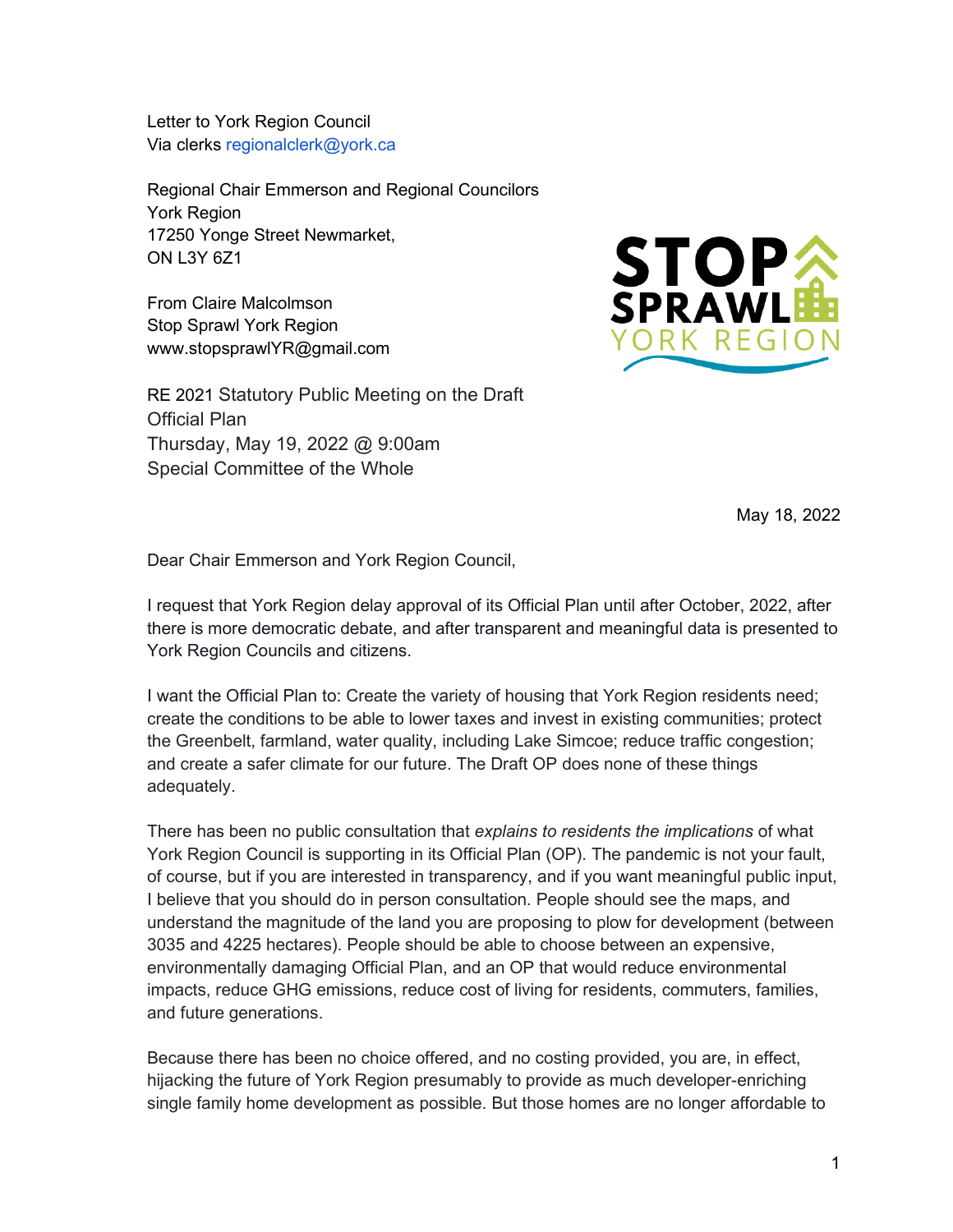most residents. I maintain that this is not a good plan for York Region residents; it's a plan that pleases developers and the provincial government, in service of developers. As elected officials, I implore you to do better.

I am hopeful that the next York Region Council will be more modern, and will care about the future of our environment, our children, quality of life, the climate, and housing affordability. That is what the moment demands, and YR Council today is not meeting the test. **Shaping the future of York Region should be THE municipal election issue**. Allow the election period to be used to help people understand their choices, and let the people elect representatives that will advance an Official Plan that is democratically supported by its residents.

Stop Sprawl York Region would like you to join the jurisdictions that are not meeting the province's aggressive OP conformity deadline: Simcoe County and Durham Region, and possibly Orillia. This morning you got some petitions that ask you to slow down the approval of the OP. I have another 20 signatures on paper from our Earth Day protest in Holland Landing, and the signatures will keep coming.

Let me be more specific about our concerns by explaining the contents of the petition. First, the 50 - 55% intensification decision was unambitious and creates problems. We would like you to reconsider that target. Everything else below flows from that decision.

Ontario is truly facing a housing affordability crisis. York Region's Affordability Strategy will not be updated until after the OP is approved. Why make a plan to address affordability AFTER you approve an OP that will result in building too many homes financially out of reach of York Region residents? Doing the Affordability Strategy after the OP has been finalized misses the opportunity to get the OP right by planning properly to build affordable housing. Failure to address affordability issues in the OP now will limit the ability to achieve: 1. your 25% target of new housing for low and middle income households (OP policy 1.4.7), and 2. York Region's population target, as evidenced in YR over the past ten years. This in turn makes your capital infrastructure planning more financially risky.

On climate change, sprawl is Ontario's tar sands. Sprawl negatively affects Lake Simcoe and other receiving bodies of water more than compact development. Sprawl locks in car dependent travel patterns and increases GHG emissions. It drives the so-called "need" for new highways. You know all of this, and you voted for the sprawliest plan you could.

York Region Council has planned for as much sprawl as allowed, and will *then* work on finishing the climate change plan. This is completely backwards, if Council wants to reduce per capita GHG emissions. Durham Region laid out the GHG impacts of their Land Needs Assessment scenarios.<sup>[1](#page-1-0)</sup> York Region hasn't. Why? You should care. You should want

<span id="page-1-0"></span><sup>&</sup>lt;sup>1</sup>https://calendar.durham.ca/meetings/Detail/2022 -03-18-1000-Durham-Region-Roundtable-on-Climate-Change-Meeting/0b3c8c8e -50e8-4753-a9ba-ae5b00eea7c6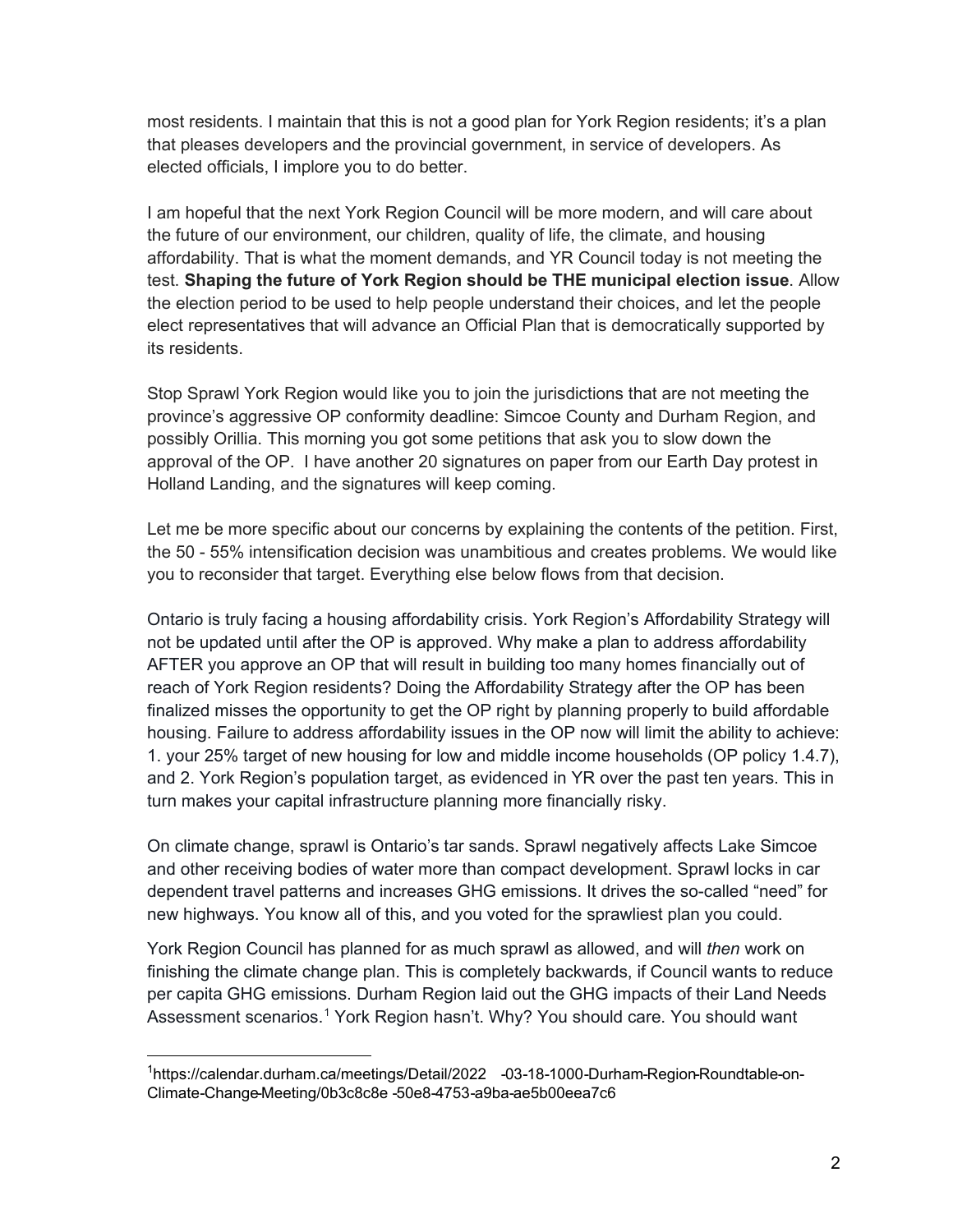residents to weigh in. The absence of this information speaks volumes about the values of the majority of Council.

Any serious attempt to bring down GHG emissions starts with increasing intensification of development. Green housing retrofits and electric vehicles (already suffering supply chain issues) will not compensate for the built in, long term GHG emissions that stem from new sprawling development. We have to transition now to cleaner built environments. The extent of the sprawl and the intensification target should support your climate change action plan objectives. It would be more appropriate for the climate target setting to happen first and a development pattern selected that supports achieving the targets. Now, it's doomed to fail because it's backwards.

Water quality is something we must never take for granted. York Region is advocating for the UYSS, which is now illegal to approve and will add Phosphorus (P) to Lake Simcoe while we are trying to cut P loads in half. The UYSS' P pollution is proposed to be mitigated by unproven offsets. I explained the big picture and the risks for Lake Simcoe associated with approving a new STP on Lake Simcoe, which the *Lake Simcoe Protection Act* prohibits with good reason, in a meeting with the advisory panel on the UYSS which will provide confidential advice to the Minister of Environment. Given that the rationale for choosing an outlet for this wastewater will never be public, we have to rely on York Region to be cautious.

At a billion dollars, you really ought to stop and consider who benefits and who loses. Much of the need for the UYSS is the planned greenfield development in East Gwillimbury (EG) that would add **around 90,000 new residents** to EG, and pollute Lake Simcoe.

There has been no new coordination between municipalities, Regional governments and the province on water and wastewater servicing capacity around Lake Simcoe; the Region is dependent on infrastructure from Peel & Durham as well as infrastructure that is dependent on provincial approvals. The impacts on source water quality for Lake Simcoe as well as Lake Ontario, the source of drinking water for millions of residents in Ontario, does not appear to have been factored into the decision-making process. This approach, if you can call it that, is a developer-led race to the bottom.

Further, it appears that recent changes to the draft OP weaken York Region's commitment to protecting water quality. To this point, what is the rationale for the removal of the red highlighted parts of the OP in policy 3.3.4?

3.3.4 To require local municipalities to establish policies and programs to protect, improve or restore the water resources, surface and groundwater systems.

That the preparation of comprehensive master environmental servicing plans as part of secondary plans, to protect, improve or restore water quality and quantity including hydrologic function of water systems will incorporate best management practices with a goal that water balance and hydrologic functions will be maintained as much as possible. These plans will emphasize water conservation and may include water reuse and innovative technologies.